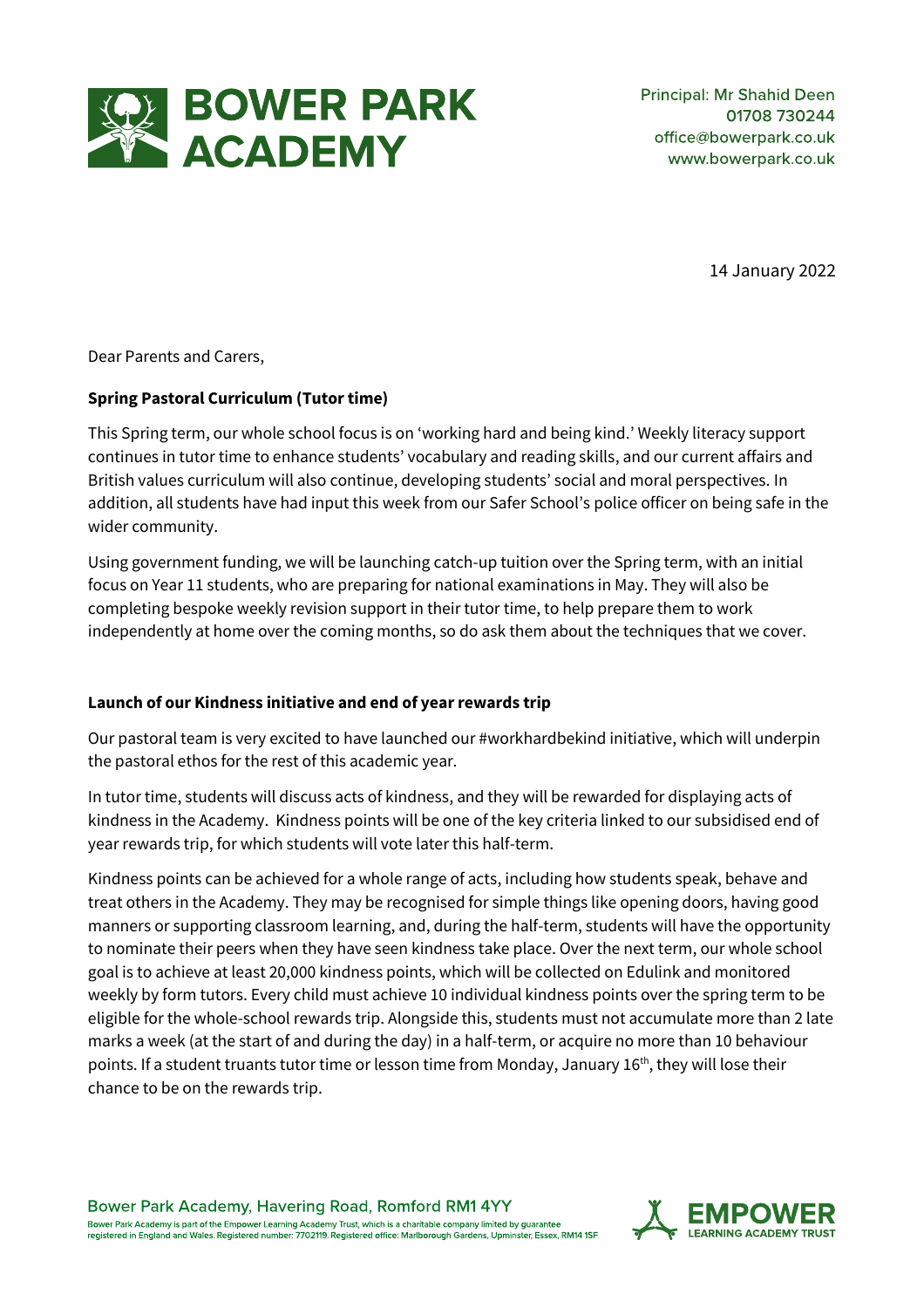This initiative is a reward for all students who meet our high standards at Bower Park Academy, and we truly hope that ALL students will meet Academy expectations and join a day of celebration in the summer term.

# **Students' Wellbeing**

In liaison with our Year 11 Student Leadership team, we are currently creating new student-centred displays close to student toilet areas to support students' mental health, wellbeing and safety outside school. Our Student Leadership team will update these displays with current information regarding local and in-school support. Please do not hesitate to contact us if you have any concerns about your own child and how to support them outside school to keep them well and safe. Please use support and guidance managers as your first point of contact.

### **Attendance and Lateness**

Since September, attendance rates in schools continues to be a national concern, and attendance figures are checked regularly by the local authority. Good attendance in school has a direct correlation with good achievement. Our Pastoral team is working hard to ensure that all students are in school, every day, accessing their curriculum to ensure the best outcomes. Please support your child by ensuring that they come to school every day, to ensure consistency in their teaching. If they are isolating due to COVID-19, they can access their work via Teams.

### **Anti-social behaviour**

At the end of term, there was some reported anti-social behaviour involving Bower Park Academy students on local buses. If your child gets a bus to school, please can you remind them of the behaviours that should be displayed on public transport to ensure all members of our community feel safe.

### **Rewards and Sanctions**

This week, we have communicated our reviewed system of rewards and sanctions through virtual assemblies. We have made some small in-year edits to our current system to make it easier to reward student achievement and monitor student conduct. In short, Edulink categories have been simplified. In line with our half-termly reward assemblies and our Academy values, all praise is now linked to the following categories: Respect, Effort, Aspirations, Progress. In addition, we have introduced a Kindness criterion to record points towards the end of year rewards trip.

To support students to meet Academy standards, our consequences are now reported against the four school rules as below:

- Arrive to lessons, on time, appropriately dressed, motivated and equipped to learn- *this will show on Edulink as 'Ready to Learn'*
- Respect other people's right to learn by listening, speaking and behaving respectfully *this will show on Edulink as 'Respect Learning'*
- Follow instructions from our staff, first time, every time *this will show on Edulink as 'Follow Instructions'*
- Respect the environment and other people's space and property *this will show on Edulink as 'Respect the Environment'*



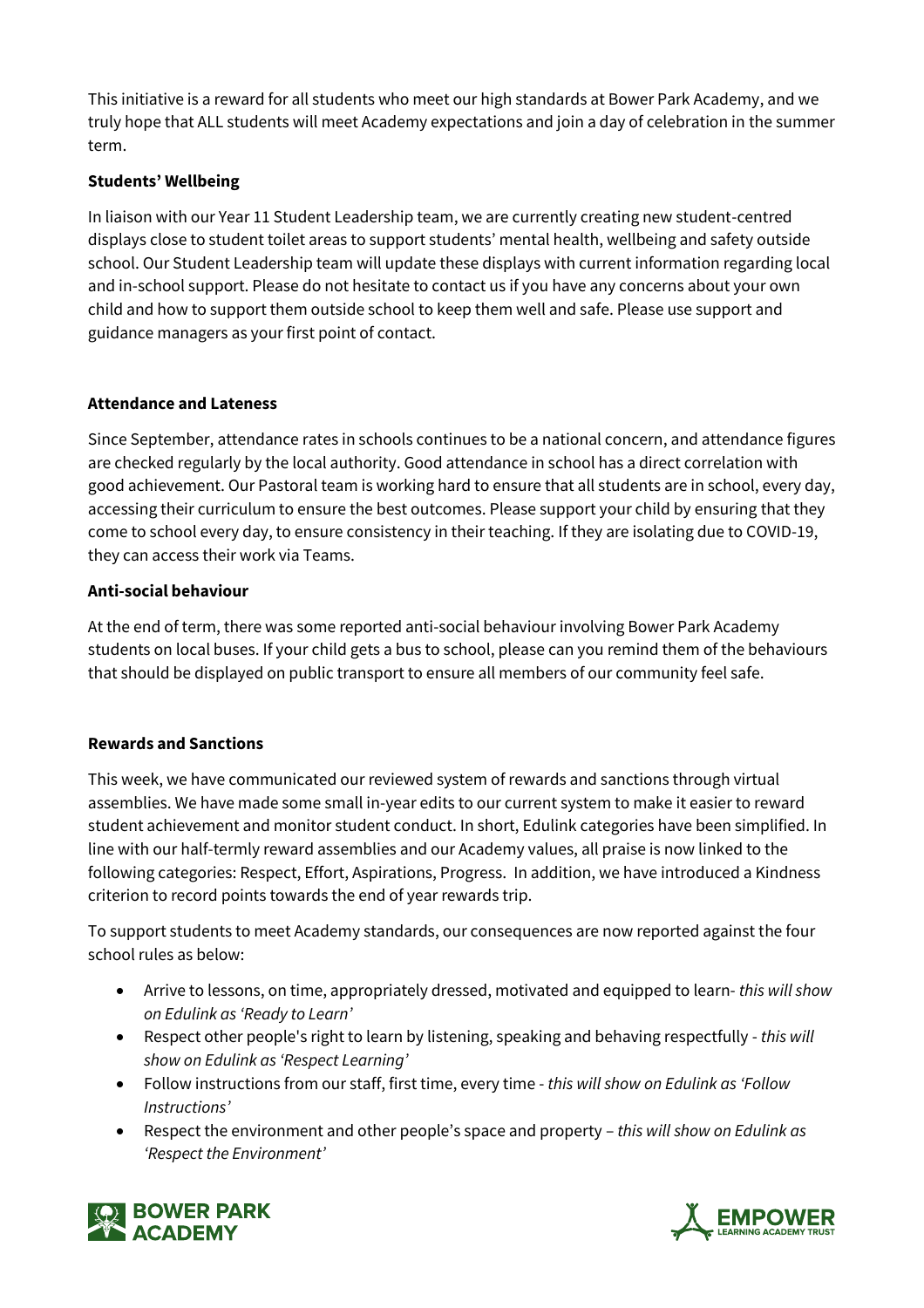Quite simply, we want to move students away from judging any sanctions by a letter and number, such as C1 or C2, and move them towards understanding what rules they have broken, in order to positively reflect on any negative behaviours.

In addition, all future rewards and behaviour incidents will be logged as one point rather than a scale of 1-5, this will bring us in line with the other ELAT secondary schools to compare data and to plan action.

### **Truancy**

Truancy is a safeguarding concern. If a student does not turn up to a lesson, and they cannot be found on site with a member of staff, we will contact you at the earliest opportunity to inform you of this concern. From now, if a student chooses to arrive late to a lesson or miss a lesson, they will receive a one-hour detention on the next nearest detention evening, which will be Monday, Tuesday or Thursday, to complete the work they have missed.

# **Self-isolation for those with COVID-19 can end after 5 full days following 2 negative LFD tests**

From Monday 17 January, people with COVID-19 in England can end their self-isolation after 5 full days, as long as they test negative on day 5 and day 6.

- People self-isolating with COVID-19 will have the option to reduce their isolation period after 5 full days if they test negative on both day 5 and day 6 and do not have a temperature, from Monday, 17 January.
- Individuals who are still positive on their rapid lateral flow tests must stay in isolation until they have had 2 consecutive negative tests taken on separate days.

It is crucial that people isolating with COVID-19 wait until they have received 2 negative rapid lateral flow tests on 2 consecutive days to reduce the chance of still being infectious.

The first test must be taken no earlier than day 5 of the self-isolation period, and the second must be taken the following day. If an individual is positive on day 5, then a negative test is required on day 6 and day 7 to release from isolation.

It is essential that 2 negative rapid lateral flow tests are taken on consecutive days and reported before individuals return to their job or education, if leaving self-isolation earlier than the full 10 day period.

For instance, if an individual is positive on day 5, then a negative test is required on both day 6 and day 7 to release from self-isolation, or positive on day 6, then a negative test is required on days 7 and 8, and so on until the end of day 10.

Those who leave self-isolation on or after day 6 are strongly advised to wear face coverings and limit close contact with other people in crowded or poorly ventilated spaces, work from home if they can do so and minimise contact with anyone who is at higher risk of severe illness if infected with COVID-19.